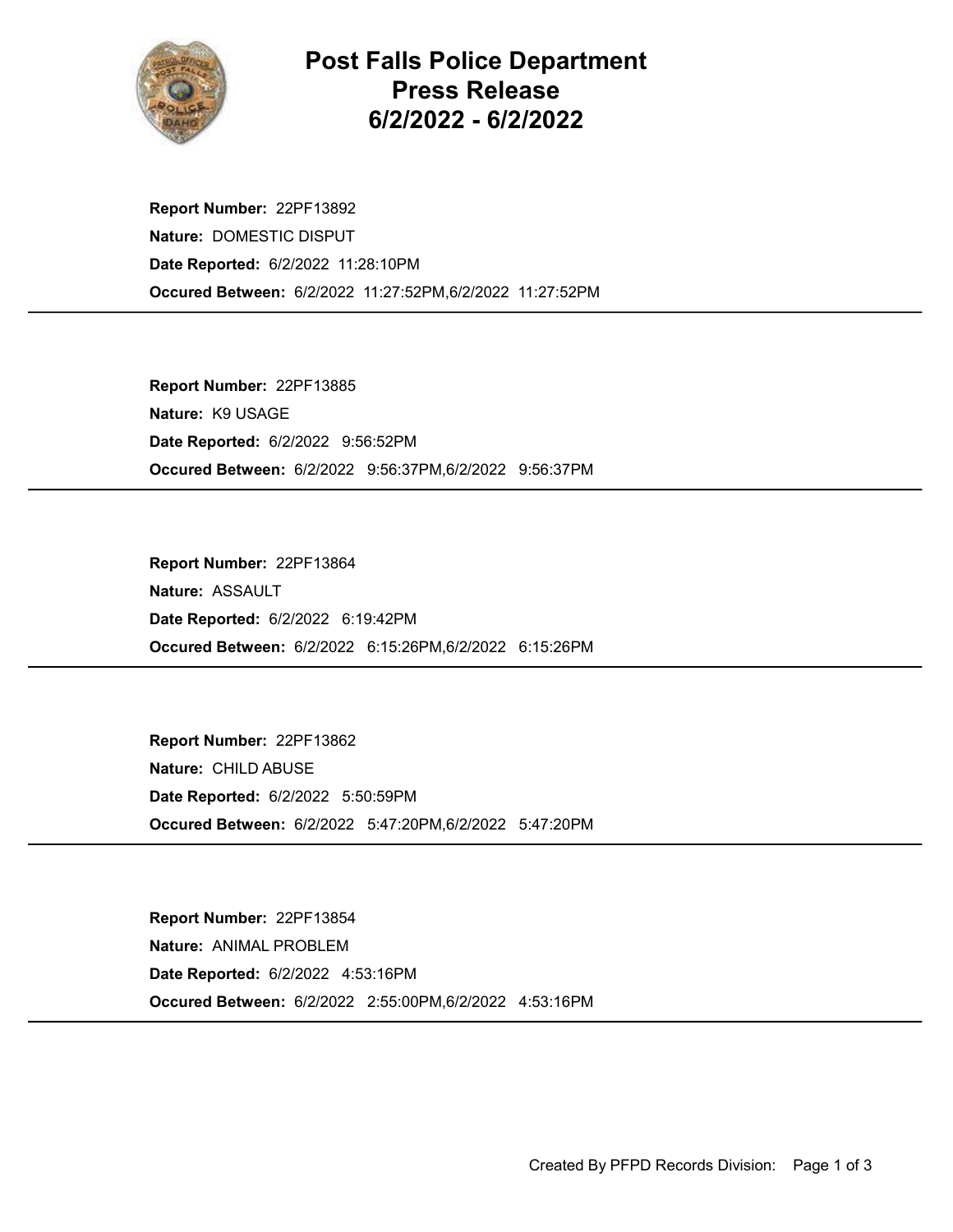Occured Between: 5/19/2022 3:40:59PM,6/2/2022 3:40:59PM Report Number: 22PF13843 Nature: THEFT Date Reported: 6/2/2022 3:44:56PM

Occured Between: 6/2/2022 12:32:00PM,6/2/2022 12:48:10PM Report Number: 22PF13812 Nature: BATTERY Date Reported: 6/2/2022 12:48:58PM

Occured Between: 6/2/2022 12:00:00PM,6/2/2022 12:17:52PM Report Number: 22PF13808 Nature: DRUGS Date Reported: 6/2/2022 12:18:40PM

Occured Between: 6/1/2022 8:00:00PM,6/2/2022 11:29:09AM Report Number: 22PF13801 Nature: MAL INJURY Date Reported: 6/2/2022 11:30:52AM

Occured Between: 6/2/2022 10:14:00AM,6/2/2022 11:07:27AM Report Number: 22PF13797 Nature: DRUGS Date Reported: 6/2/2022 11:09:01AM

Occured Between: 6/2/2022 9:40:26AM,6/2/2022 9:40:31AM Report Number: 22PF13785 Nature: MEDICAL ASSIST Date Reported: 6/2/2022 9:41:27AM